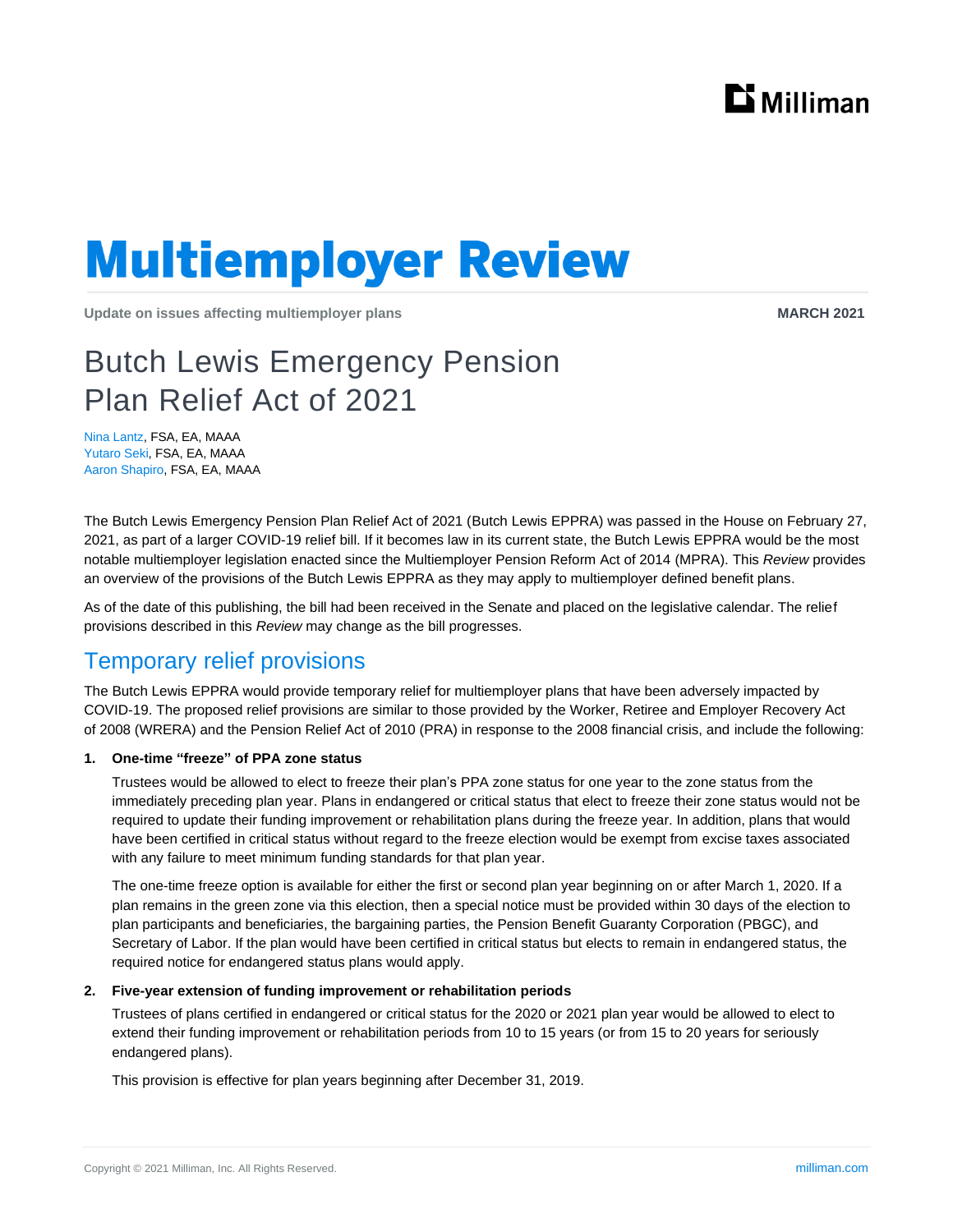#### **3. Longer amortization of experience losses due to COVID-19**

Eligible plans would be allowed to amortize experience losses sustained during either or both of the first two plan years ending after February 29, 2020, due to COVID-19 over 29 years (current law amortizes such losses over 15 years). In addition to any investment losses, losses due to reductions in contributions and/or employment, and deviations from assumed retirement rates can be recognized over the extended period.

#### **4. Extended asset smoothing period**

Eligible plans would be allowed to smooth any asset losses incurred during either or both of the first two plan years ending after February 29, 2020, over a period of up to 10 years in determining the actuarial value of assets.

#### **5. Widened asset corridor**

For the first two plan years beginning after February 29, 2020, eligible plans would be allowed to widen the asset corridor for determining the actuarial value of assets from 80% to 120% to 80% to 130% of the market value of assets. By law, the actuarial value of assets may not fall outside this asset corridor.

Trustees would be allowed to elect relief provisions 3, 4, or 5 above if their plan is not receiving special financial assistance (as described below) and passes a solvency test. The solvency test is met only if the plan is projected to remain solvent throughout the amortization period described below as extended. In addition, the plan would be subject to restrictions on benefit improvements for a period of two plan years immediately following the plan year in which the relief applies, unless the actuary certifies that the benefit improvement is paid for with additional contributions, and the plan's projected funded percentage and credit balance for the two years are "reasonably expected to be at least as high" as if benefits were not increased.

Also, provisions 3, 4, and/or 5 would generally take effect on the first day of the first plan year ending on or after February 29, 2020, except that any elections affecting the credit balance would be disregarded for the first plan year beginning after February 29, 2020.

## Special financial assistance program for financially troubled plans

The Butch Lewis EPPRA would establish a special financial assistance program to be administered by the PBGC and funded by transfers from the Treasury through September 30, 2030. Under this program, eligible plans would be able to apply to receive a one-time cash payment in the amount required for the plan to pay all benefits through the plan year ending in 2051. The payment received under this special financial assistance program would not be considered a loan and would not need to be paid back in the future. However, the financial assistance and earnings on financial assistance must be segregated from other plan assets and invested in investment-grade bonds or other investments permitted by the PBGC.

Plans in the program must reinstate any benefits suspended under MPRA or benefits suspended due to plan insolvency. In addition, these plans must pay participants and beneficiaries the benefits that were suspended. However, any reductions to adjustable benefits provided by the plans' rehabilitation plans would remain in effect.

Plans are eligible for the special financial assistance program if they meet any one of the following four eligibility criteria:

- 1. Plans in critical and declining status in any plan year beginning in 2020 through 2022
- 2. Plans with an approved suspension of benefits under MPRA
- 3. Plans in critical status in any plan year beginning in 2020 through 2022, with a **current liability** funded percentage below 40%, and which have an active to inactive participant ratio of less than 2 to 3
- 4. Plans currently insolvent that became insolvent after December 16, 2014, and have not been terminated

A plan's **current liability** is measured using an interest and mortality table prescribed by the IRS. The prescribed interest rates for the last three years have been around 2% to 3%, likely much lower than the discount rate plans are using for determining their PPA funded percentage. Using a lower interest rate may increase a plan's current liability significantly, resulting in a lower funded percentage.